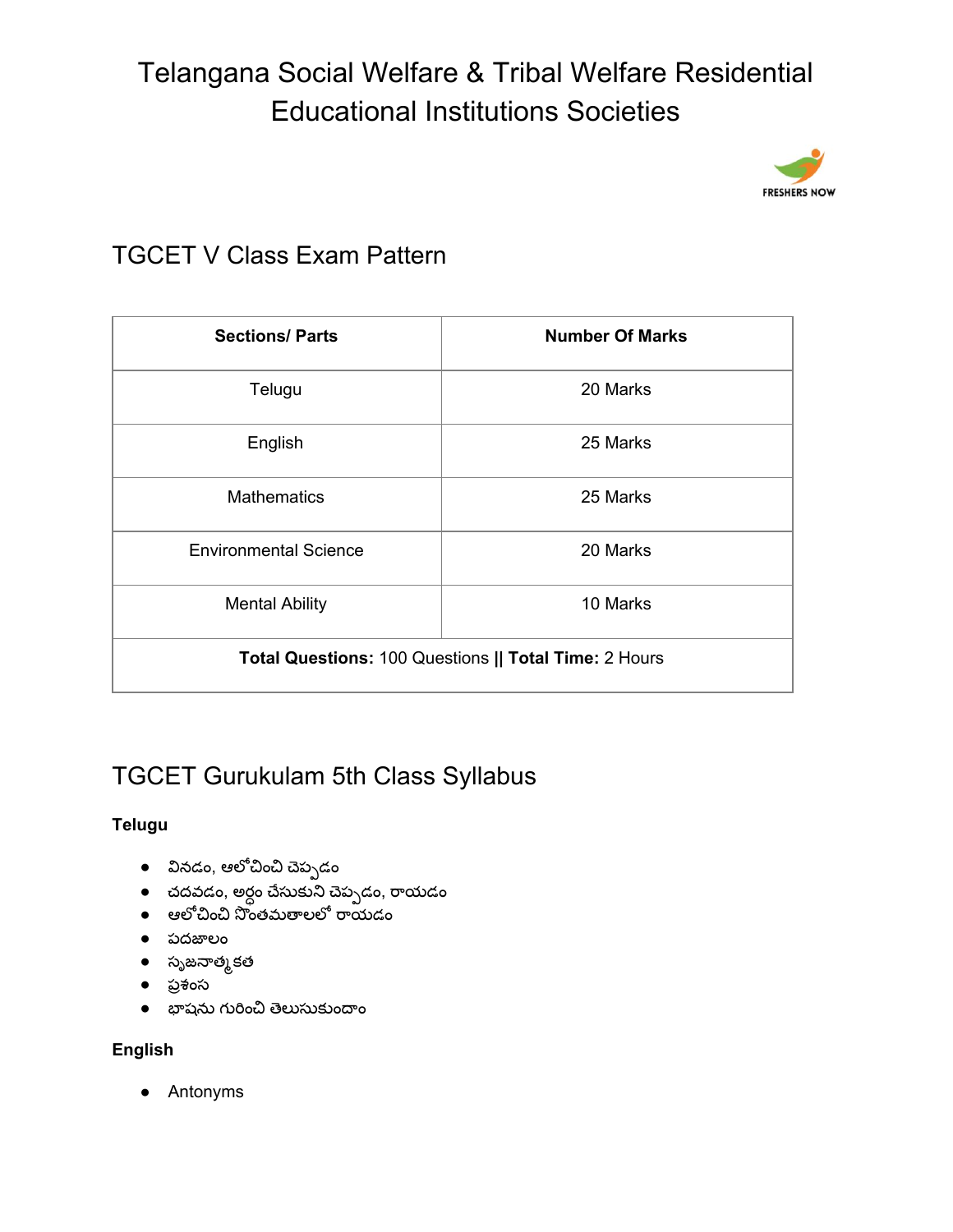

- Active and Passive Voice
- Substitution
- Sentence Improvement
- Synonyms
- Spelling Test
- Substitution
- Passage Completion
- Idioms and Phrases
- Sentence
- Completion
- Error Correction (Underlined Part)
- Transformation
- Prepositions
- Sentence Arrangement
- <https://www.freshersnow.com/syllabus/>
- Fill in the blanks
- Spotting Errors
- Para Completion
- Joining Sentences
- Error Correction (Phrase in Bold)

#### **Mathematics**

- Relations and Functions
- Logarithms
- Complex Numbers
- Quadratic Equations
- Sequences and Series
- Trigonometry
- Cartesian System of Rectangular Coordinates
- Statistics
- Differentiation
- Introduction to Three Dimensional Geometry
- Straight Lines
- Circles
- Conic Sections
- Permutations and Combinations
- Vectors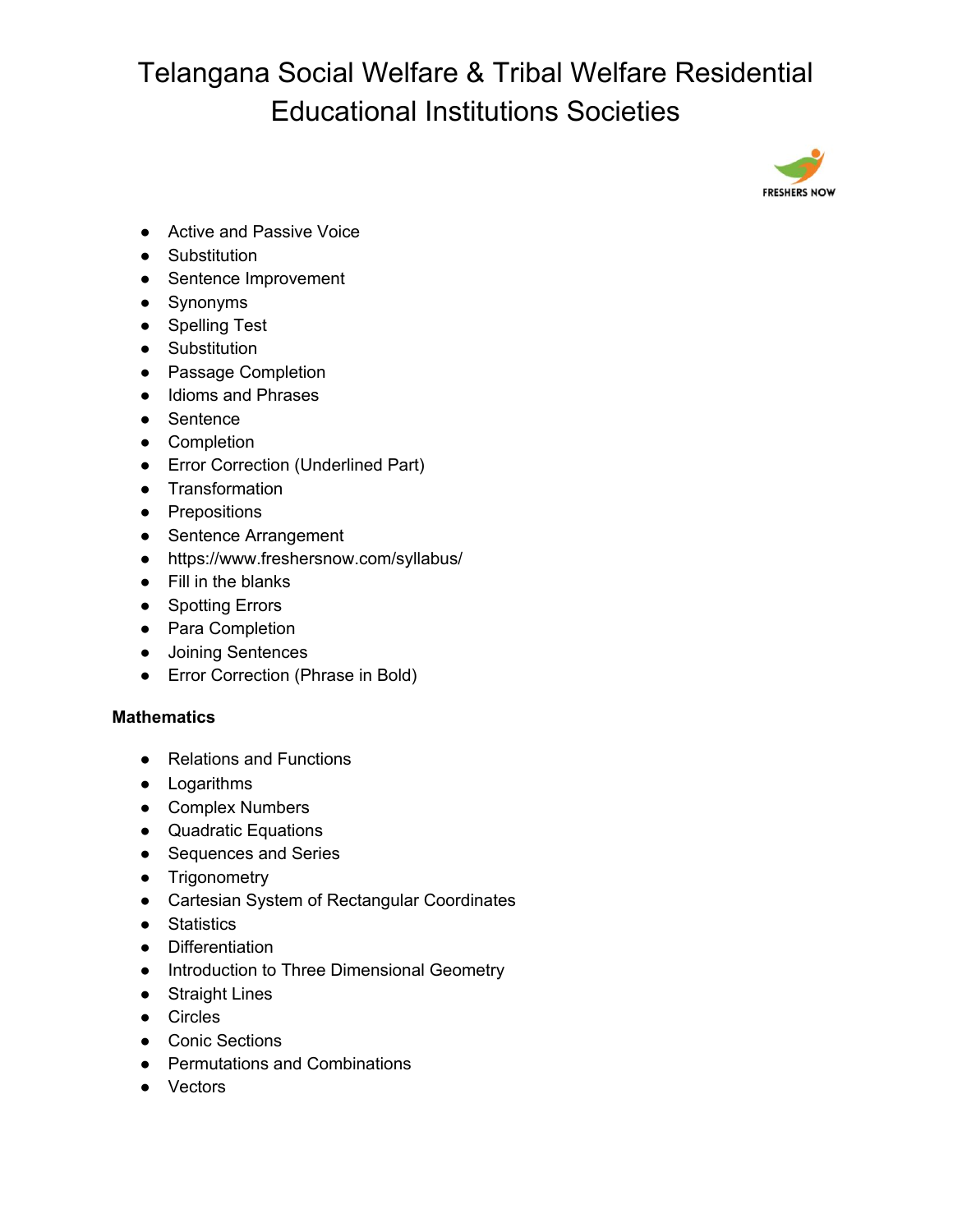

- Exponential and Logarithmic Series
- Sets and Set Theory
- Probability Function
- Limits and Continuity
- Applications of Derivatives
- Indefinite Integrals Binomial Theorem
- Matrices
- Determinants

#### **Environmental Science**

- Modes of Existence
- Ecology
- Pollution
- Legal Regimes for Sustainable Development
- Technology and Environment
- Design and Planning for Environmental
- Conservation and Protection

#### **Mental Ability**

- Visual Memory
- Clocks
- Discrimination
- Space Visualization
- Odd man out
- Symbolic/ Number Classification
- Analytical Reasoning
- Letter series
- Arithmetical Number Series
- Relationship Concepts
- Figural Classification
- Similarities
- Coding-Decoding
- Shapes and Mirror
- Arithmetical Reasoning
- Venn diagrams
- Non-Verbal Test
- Semantic Analogy